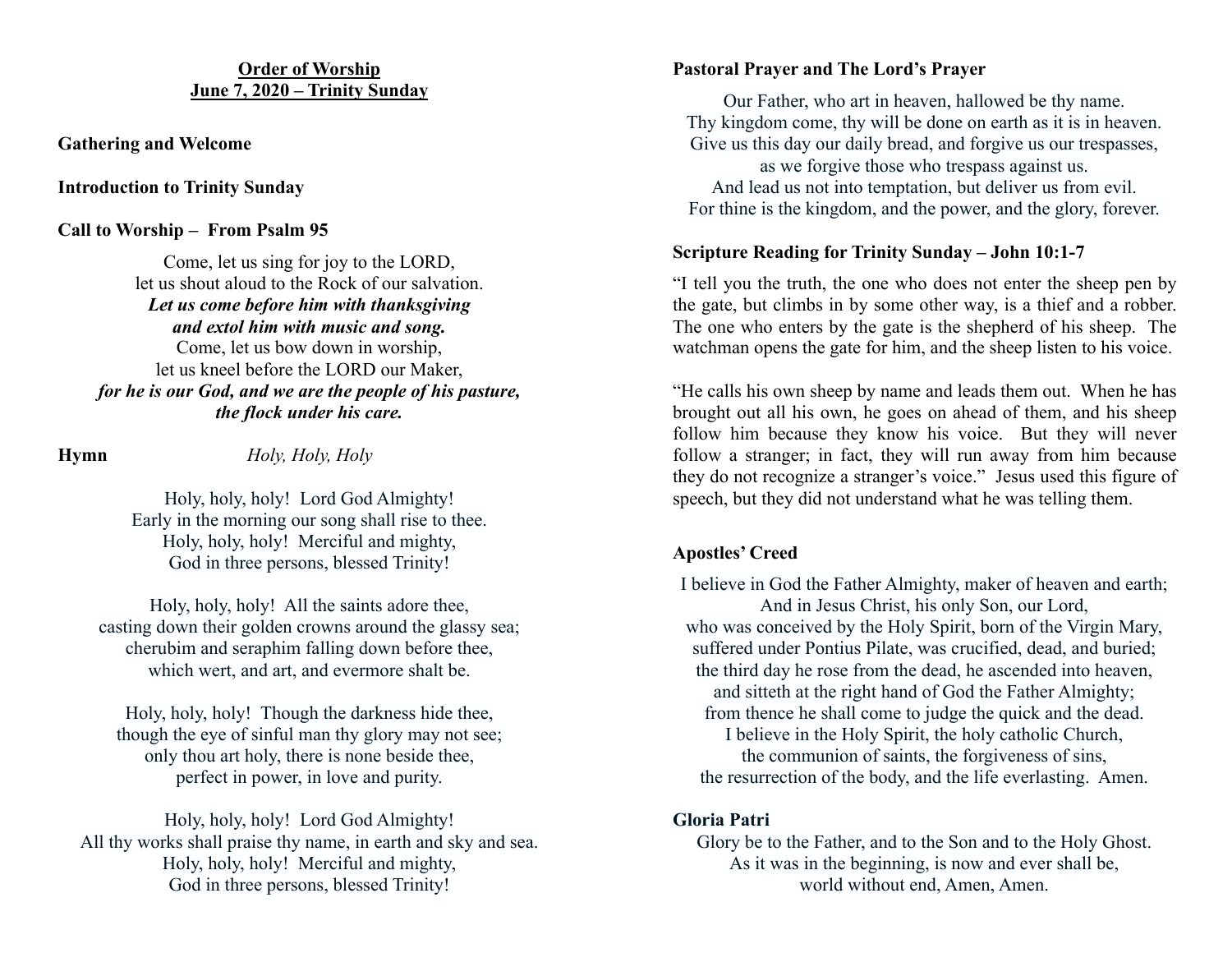**Sermon** Pastor Paul

# **Gateway to a Great Chapter:**

**Jesus Our Shepherd of Love and Power** *"He calls his own sheep by name and leads them out."*

*John 10:2-3*

**Hymn** *Savior, Like a Shepherd Lead Us*

Savior, like a shepherd lead us, much we need thy tender care; in thy pleasant pastures feed us, for our use thy folds prepare. *Blessed Jesus, blessed Jesus! Thou hast bought us, thine we are, Blessed Jesus, blessed Jesus! Thou has bought us, thine we are.*

Thou hast promised to receive us, poor and sinful though we be; thou hast mercy to relieve us, grace to cleanse and power to free. *Blessed Jesus, blessed Jesus! We will early turn to thee. Blessed Jesus, blessed Jesus! We will early turn to thee.*

Early let us seek thy favor, early let us do thy will; blessed Lord and only Savior, with thy love our bosoms fill. *Blessed Jesus, blessed Jesus! Thou hast loved us, love us still. Blessed Jesus, blessed Jesus! Thou has loved us, love us still.* 

**Trinity Sunday June 7, 2020**



Then Jesus came to them and said, "All authority in heaven and on earth has been given to me. Therefore go and make disciples of all nations, baptizing them **in the name of the Father and of the Son and of the Holy Spirit,** and teaching them to obey everything I have commanded you. And surely I am with you always, to the very end of the age."

**Matthew 28:18-20**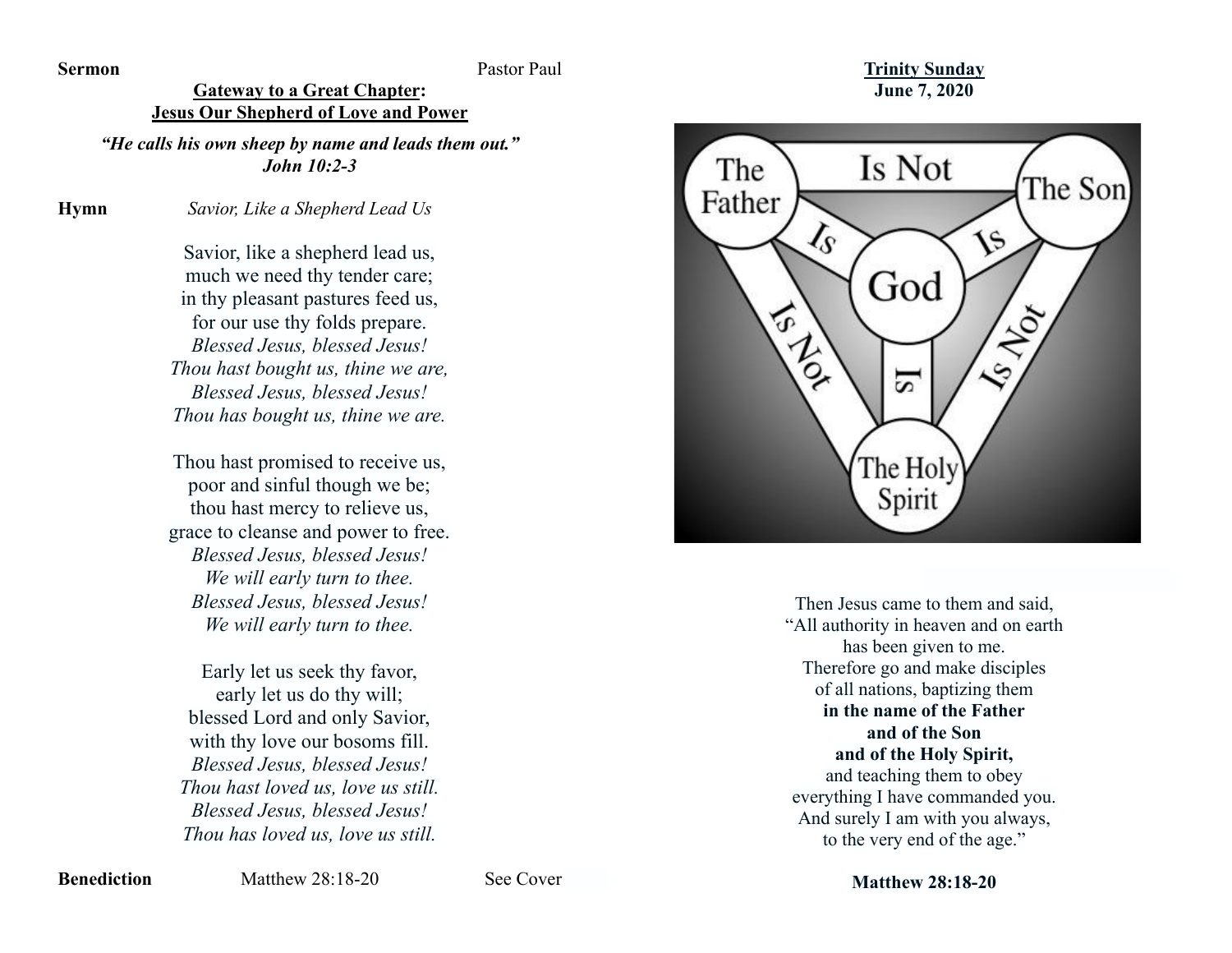We are outraged by the murders of Ahmaud Arbery, Brionna Taylor, and George Floyd. The horrific taking of each of their lives cries out for justice. Yet what they experienced were not isolated incidents. Racism, systemic injustice, and the use of force leading to the killing of African Americans is an affront to God's good gift of life and human dignity. It has no place in the body of Christ or in any society that aspires to reflect the character of Jesus. It is sin.

As Christians we are called to relentlessly work for a society where African Americans no longer have to fear for their lives or be treated differently when encountered by law enforcement, or when they are simply going about the business of their daily lives. We must dedicate ourselves to building a church that bears witness to the dignity of all God's people, particularly those who have been marginalized, stereotyped, and treated with cruelty and violence based on the color of their skin. The church must summon every fiber of its being to root out racism in its midst. Collectively and individually we must examine our hearts, our minds, our institutions, and our practices, and, with unwavering determination, stamp out racism.

The battle against the evil of racism requires far more than an occasional statement or symbolic ceremony. Rooting out the conscious and unconscious ways in which we diminish others requires perseverance and disciplined focus. We must continually call ourselves to account. We must empower others to speak truth into each of our lives. There is no room for rationalization or justification. The work requires persistent, sacrificial discipline proactively engaging our own prejudices, biases, and actions, and engaging the ways in which those prejudices and biases have found expression in the systems of which we are a part. The work calls us to intervene and speak up when we are witnesses to racism and systemic injustice. We must overturn systemic injustices.

At its foundation, Scripture calls us to acknowledge that every person we encounter is made in the image of God – nothing diminishes or obviates that reality. Therefore we Christians must accord all people their human dignity, defend their God given rights, and see that justice is done for them just as we expect it to be done for ourselves.